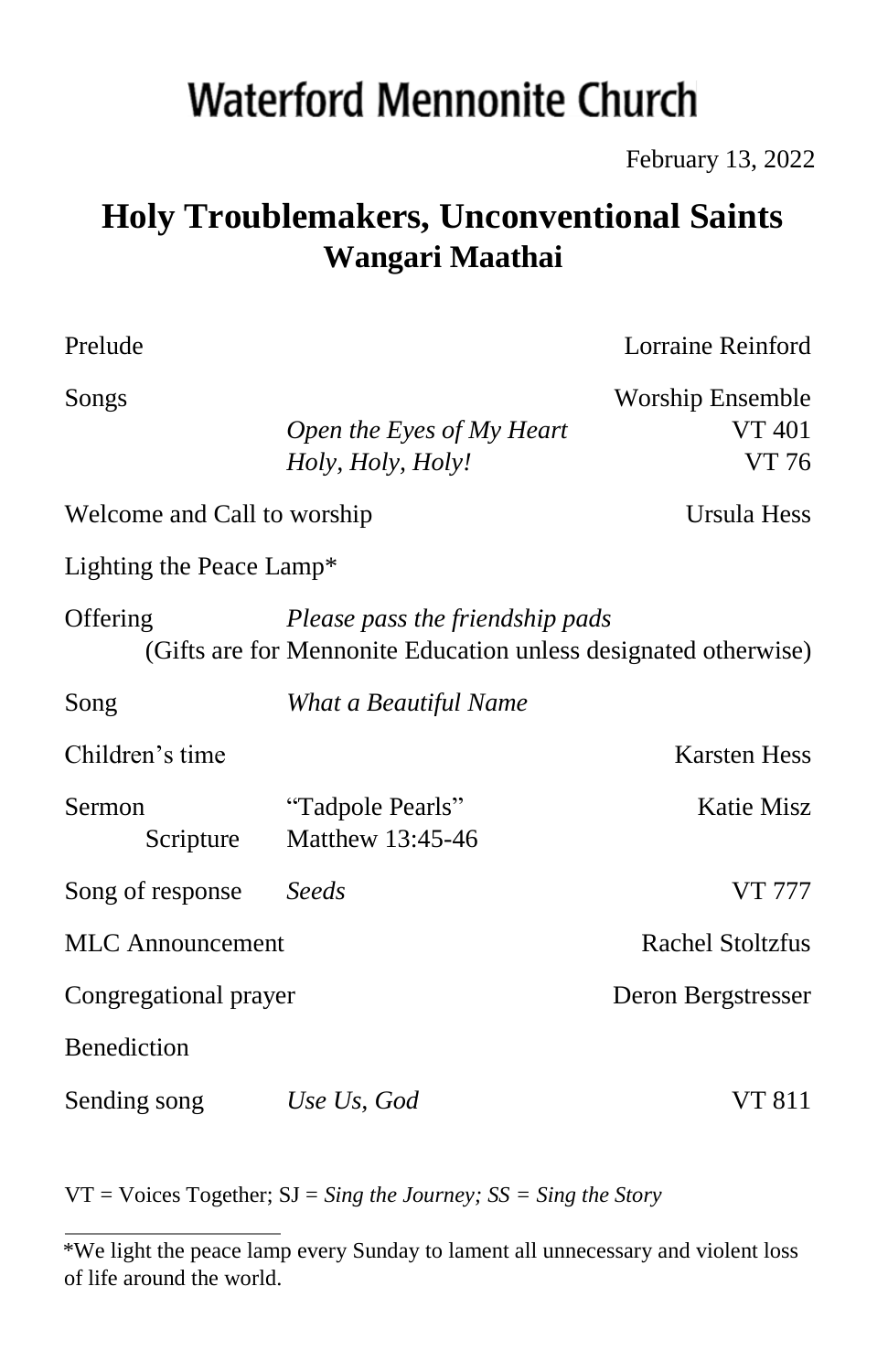#### **Welcome Guests**

We are glad to have you join us in worship today. If you have young children, there are sermon boards for children near the tables as you enter the worship space; please pick one up as you enter. Large print copies of the hymnal and hearing aid systems are available from the ushers.

#### **Waterford Mennonite Church**

65975 State Road 15 Goshen, IN 46526 Phone 574.533.5642 E-mail: [office@waterfordchurch.org](mailto:office@waterfordchurch.org) website: [www.waterfordchurch.org](http://www.waterfordchurch.org/)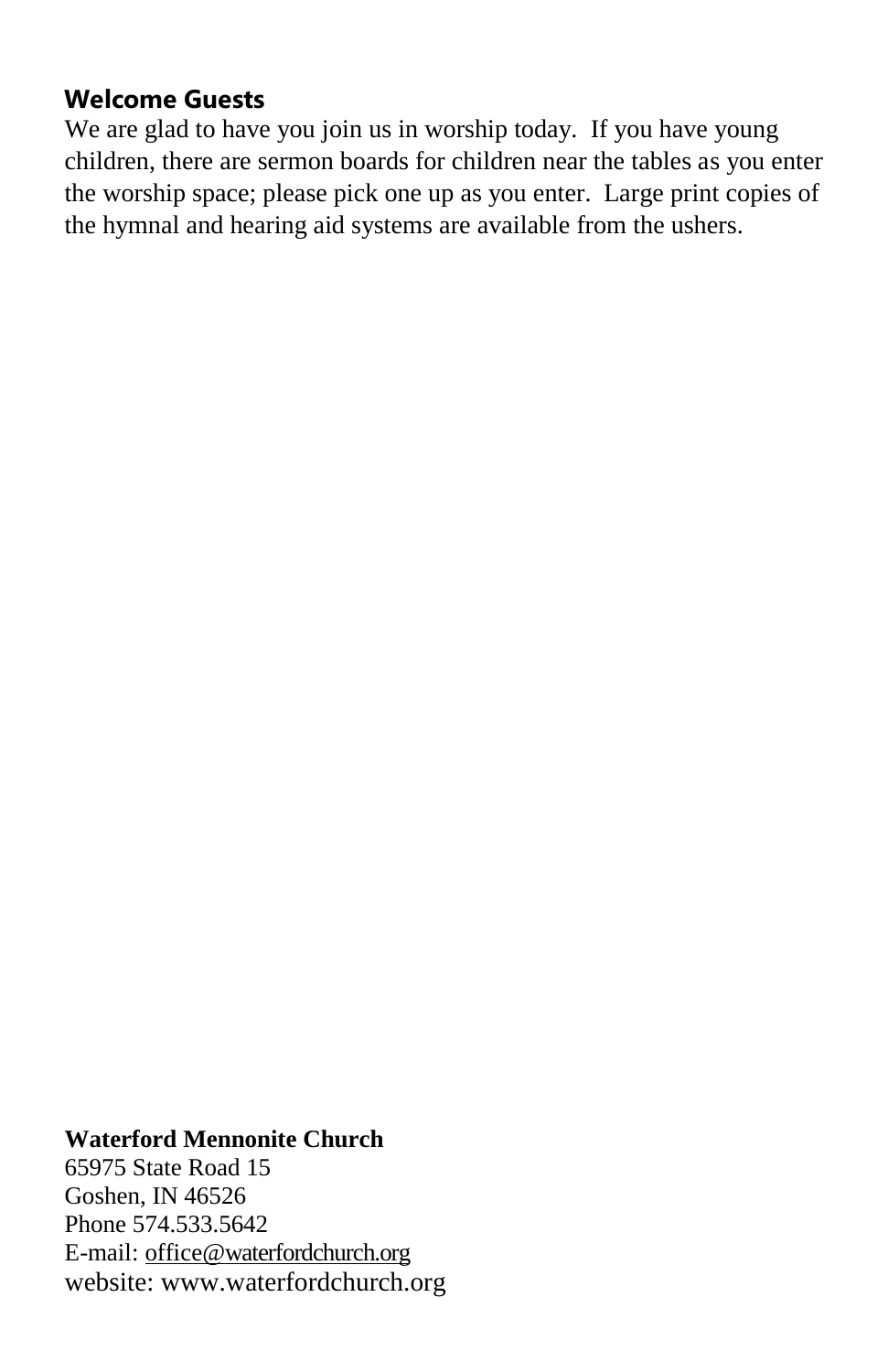#### **Prayers for Brothers and Sisters**

Pray for *Dale Wentorf* as he hopes to come home soon after several weeks of inpatient rehabilitation in Fort Wayne for Myasthenia Gravis.

This week we remember in prayer young adult *Seth Kauffman* who is a first year student at Goshen College.

For health and safety for the *Lezha (Albania) Academic Center* community in Albania as the Omicron variant of COVID-19 is spreading rapidly in their community.

*For God's Spirit to guide our congregation and congregational leadership* as we continue to discern changes in pastoral transitions.

Pray for the many *Mennonite World Conference* meetings in Indonesia in July 2022, for health and safety of all participants. Pray that the Spirit will move in the midst of the gatherings, uniting and strengthening the body.